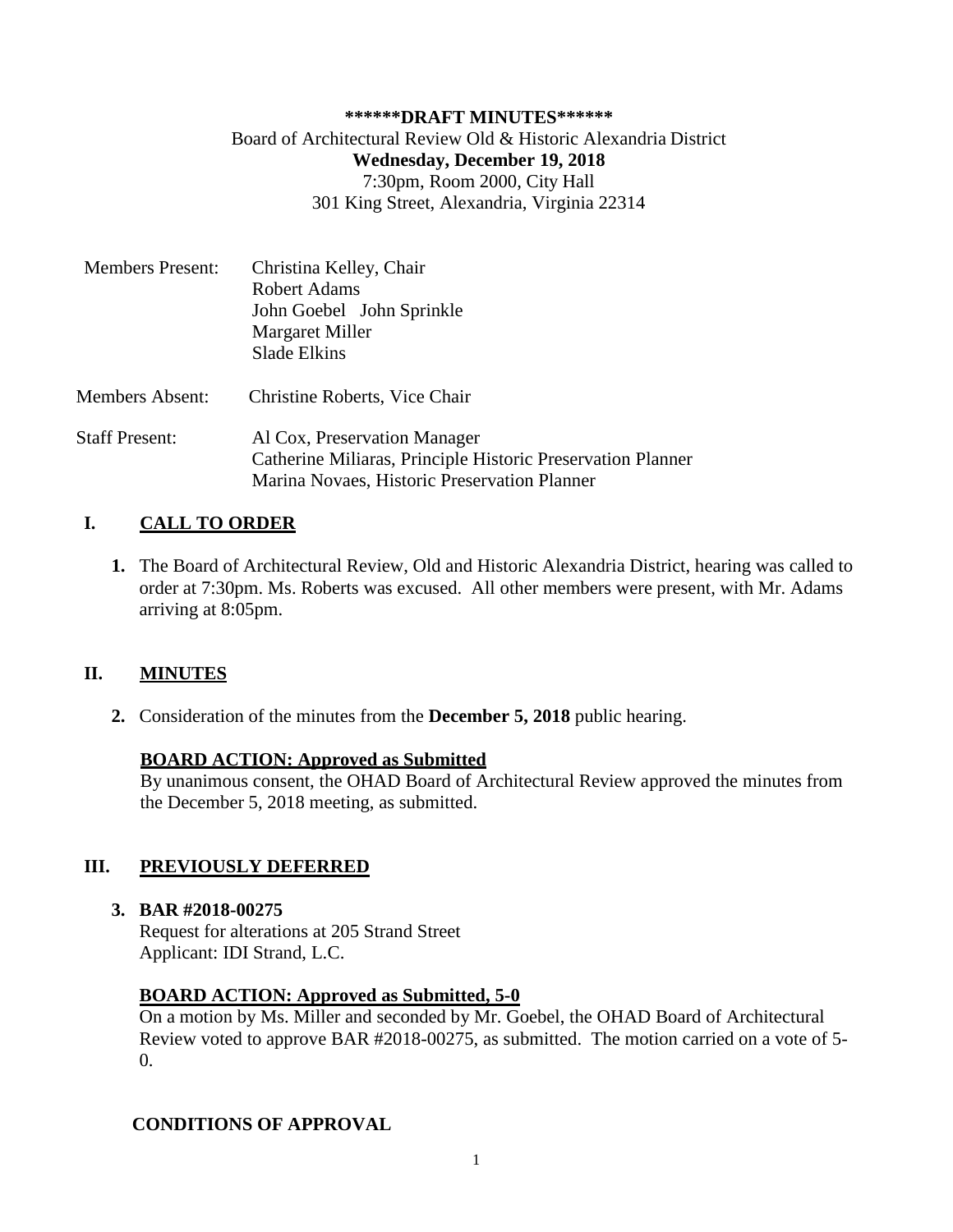- 1. Wherever possible (i.e., where historic stones remain and where the layer of EIFS can be reasonably removed), incorporate a design that retains the historic stones adjacent to the new stucco. On the west elevation, where there is a stone foundation at the first story, retain the stone and extant arches and strike a line with parged stucco at the second story (approximately 6' above the ground) and also at the western edge of the south elevation.
- 2. Refine the first-floor windows on the east elevation to relate to the overall first-floor character as a commercial/retail space by enlarging the openings; install show windows at the southeast corner and develop a relationship with the retail doors and windows on the south elevation, with final approval by staff.
- 3. The applicant must work with staff in the field to determine an appropriate brick for patching, with final brick selection and mortar color to be approved by staff as part of the permitting process.
- 4. No signage is approved as part of this application. Any future tenant signs must obtain either administrative or Board approval, as applicable.

The Board reaffirmed their support for alterations and supported staff conditions of approval.

#### **SPEAKERS**

John Rust, architect, spoke in support and responded questions.

#### **DISCUSSION**

Mr. Adams was absent.

Ms. Miller supported the application but asked why the previously approved third floor was eliminated from the present proposal. Mr. Rust explained that he did not know why exactly but he assumed that was not to block the river view of the office behind the building.

Mr. Elkins had questions about the purpose of the existing railings on the second floor. Mr. Rust clarified that the railings have been there since 1978 and they are keeping them for security purpose.

Mr. Goebel, Mr. Sprinkle, and Ms. Kelley had no questions.

#### **4. BAR #2018-00352**

Request for new construction at 1101 North Washington Street Applicant: Toll Mid-Atlantic LP Company, INC

#### **BOARD ACTION: Approved as submitted, 4-0-1**

On a motion by Mr. Goebel and seconded by Ms. Miller, the OHAD Board of Architectural Review voted to approve BAR #2018-00352, as submitted. The motion carried on a vote of 4- 0-1, with Mr. Sprinkle recused.

#### **CONDITIONS OF APPROVAL**

1. Work with staff on final approval of all window and door light configurations and final approval of all window, door and lighting specifications to confirm their compliance with the Board's adopted policies. Windows must return to originally proposed arched window scheme on the Washington Street elevation.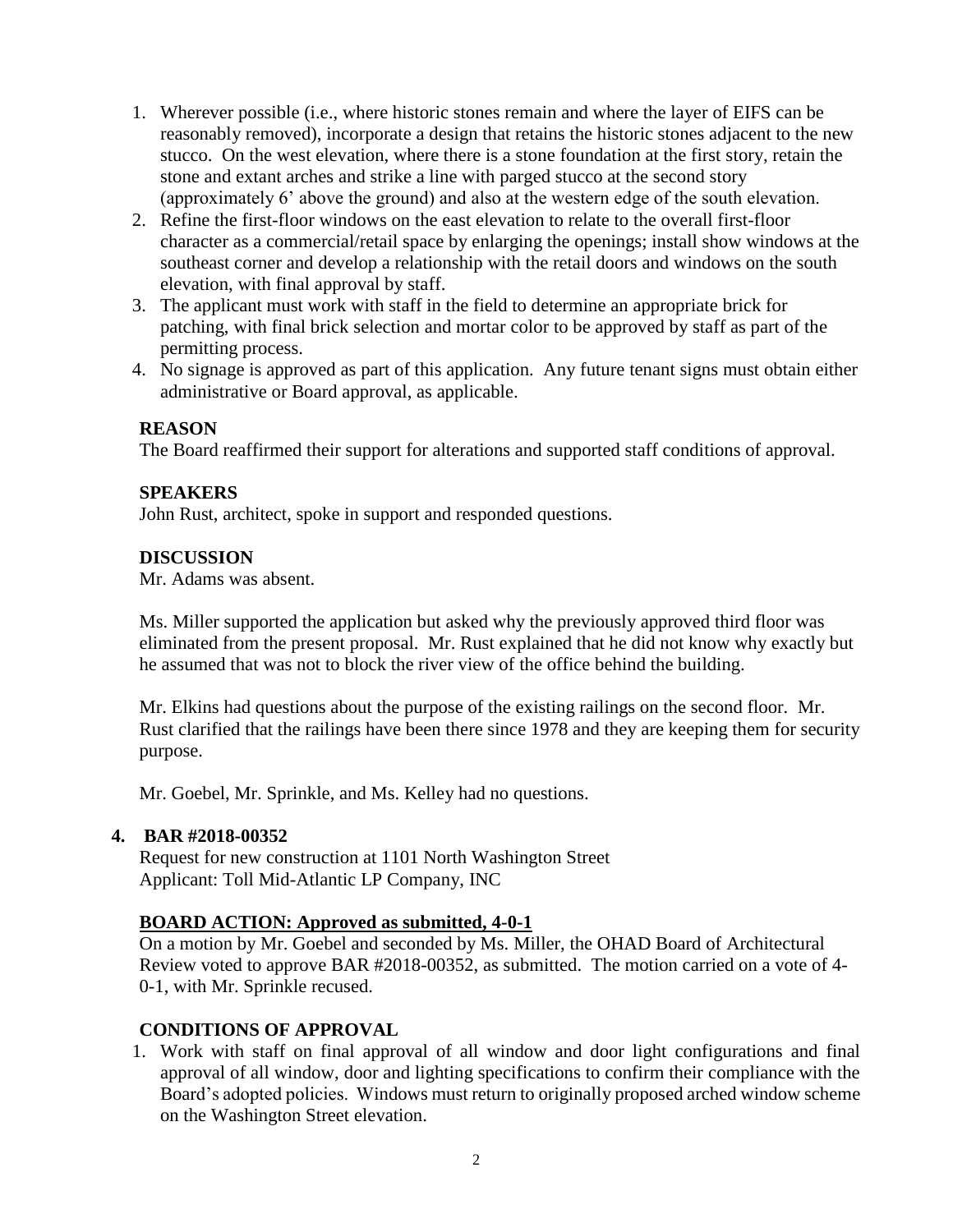- 2. Provide large scale wall sections and profile details for the enclosed porch elements, bay windows and roof forms to show how these elements will return at the sides, with final details to be approved by staff as part of the permitting process.
- 3. Revise the west wall of the loft level to minimize its appearance from Washington Street, including but not limited to: lowering the ceiling height and roof framing, increasing the glass area, minimizing the cornice and painting it a soft neutral color.
- 4. Work with staff on final approval of rooftop mechanical equipment location and screening to ensure that the proposed material is appropriate and to ensure that the rooftop screening and height is limited to only that necessary.

The Board reaffirmed their support for alterations and supported staff conditions of approval.

# **SPEAKERS**

John Rust, architect, spoke in support and responded questions

# **DISCUSSION**

Mr. Adams and Mr. Sprinkle were not present. Mr. Elkins did not like the alley elevation but agreed that the overall project is fine. Ms. Miller appreciated the presentation and said that she would prefer the arched windows from the previous proposal. Mr. Rust explained that arched sash window is difficult to find, so the arched windows were kept only on the tower, but he is willing to put them back if an arch transom is accepted instead of an arched sash. Ms. Miller also inquired about the Second Street elevation being less ornate. Mr. Rust explained that it was intentional to leave this elevation simpler and transitional to a more Colonial Washington Street building on the east side. Mr. Goebel agreed with staff recommendations and was in favor of the project. Ms. Kelley agreed with keeping the arched windows on the Washington Street elevation and was in support of the project.

## **5. BAR #2018-00486**

Request for partial demolition/ capsulation at 219 King Street Applicant: Yupaporn Charoentra

# **6. BAR #2018-00487**

Request for addition and alterations with signage at 219 King Street Applicant: Yupaporn Charoentra

# **BOARD ACTION: Deferred for Restudy, 6-0**

On a motion by Ms. Miller and seconded by Mr. Goebel the OHAD Board of Architectural Review voted to defer BAR #2018-00486 & BAR #2018-00487, for restudy. The motion carried on a vote of 6-0.

## **REASON**

The Board agreed with the speakers' concerns and decided to defer the item, so the suggestions can be taken into consideration.

## **SPEAKERS**

Paul Solon, architect, spoke in favor of the project and answered questions.

Mr. Danny Smith from the Historic Alexandria Resources Commission, Mr. John Thorpe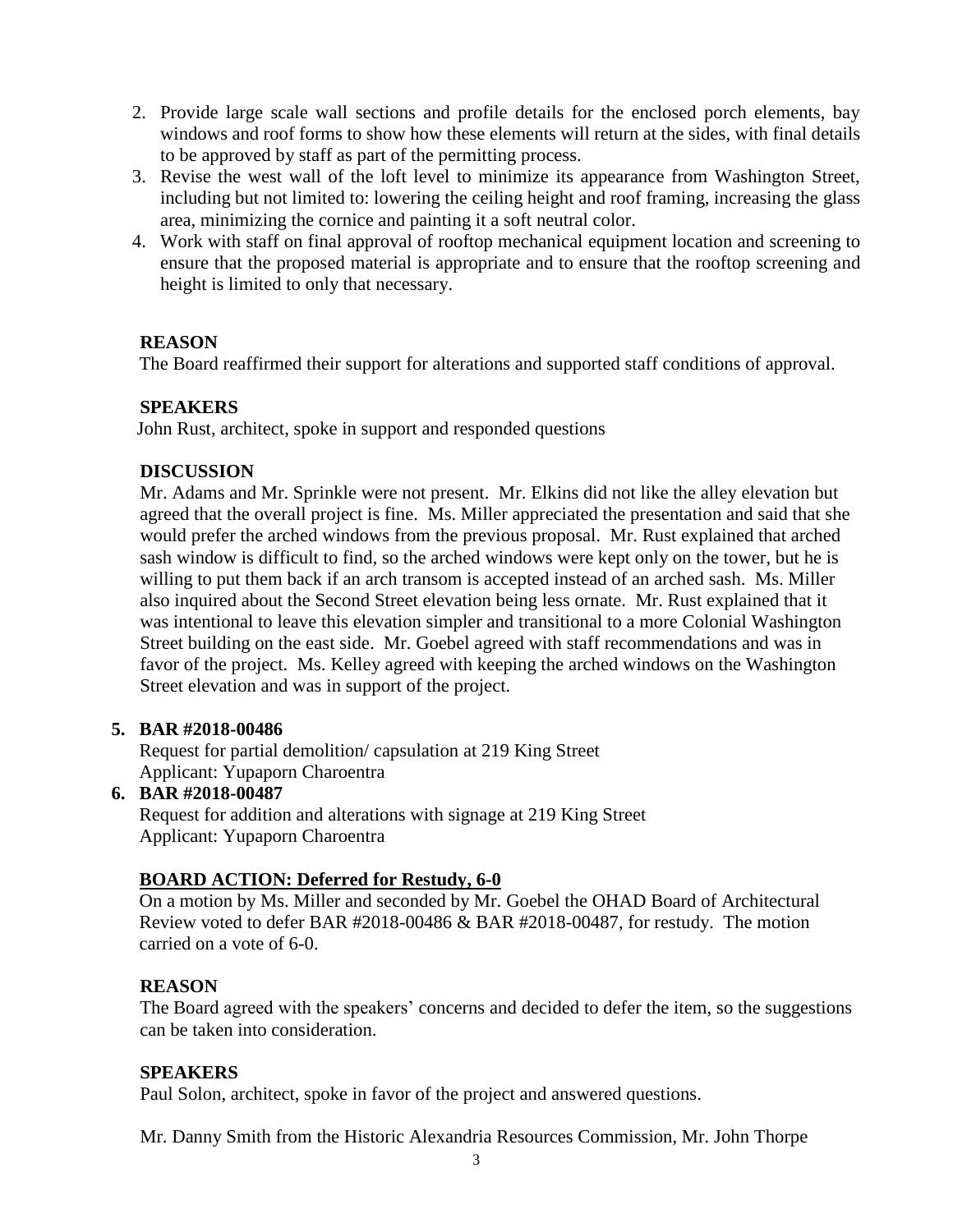Richards, Jr., Ms. Elaine Johnston from Historic Alexandria Foundation, Ms. Virginia Rocen from Garden Club of Alexandria, Ms. Gail Rothrock, Mr. John Dumsick, Ms. Yvonne Callahow, spoke against the project, specially about the potential adverse impact it will have on the Ramsey House garden that abuts the subject property. The public also showed concern about the amount of glass being proposed which they find not appropriate in the OHAD. Mr. Tal Day spoke supported the overall proposal and noted the SUP condition that the trash must be screened in the rear.

### **DISCUSSION**

Mr. Elkins complemented the architect and owners for restoring this building and for proposing the removal of the existing awnings and bringing the existing cornice design into the new structure. He suggested that the parapet be raised to the line of the existing building's stringcourse, removal of the proposed windows on the west elevation facing the Ramsey House garden, a reduction of the retractable awning area by setting back from both facades and reducing the iron supports on the wall, and to further recall elements of the existing building in the design of the entrance to the addition by eliminating the large panes of glass, so that it is more compatible with the historic district. Mr. Cox drew a sketch reflecting Mr. Elkins suggestions.

Ms. Miller suggested that the rooftop addition be treated as a garden room which would soften the visual impact of the outdoor seating. Mr. Adams liked Ms. Miller's idea of a rooftop transitional garden and supported Mr. Elkins suggestions. Mr. Sprinkle also approved Mr. Elkins suggestions and discouraged the architect's New Orleans, Bourbon Street reference. Mr. Goebel agreed with the other board members and suggested that the addition be set back a few inches from the street façade of the existing building to reveal that original corner. Ms. Kelley asked if the new foundation would affect the Ramsey House's garden and whether it will be visible. Mr. Solon replied that they would be building a new wall inside the property that will not interfere with the neighbor's garden and will not be noticeable from the street.

## **IV. NEW BUSINESS**

#### **7. BAR #2018-00499**

Request for partial demolition/ capsulation at 919 South Lee Street Applicants: Alastair & Stephanie Green

#### **8. BAR #2018-00500**

Request for addition and alterations at 919 South Lee Street Applicants: Alastair & Stephanie Green

## **BOARD ACTION: Approved as submitted, 6-0**

On a motion by Ms. Miller and seconded by Mr. Adams, the OHAD Board of Architectural Review voted to approve BAR #2018-00499 & BAR #2018-00500, as submitted. The motion carried on a vote of 6-0.

## **CONDITIONS OF APPROVAL**

1. The following conditions must appear in the General Notes of the building permit so that onsite contractors are aware of the requirement.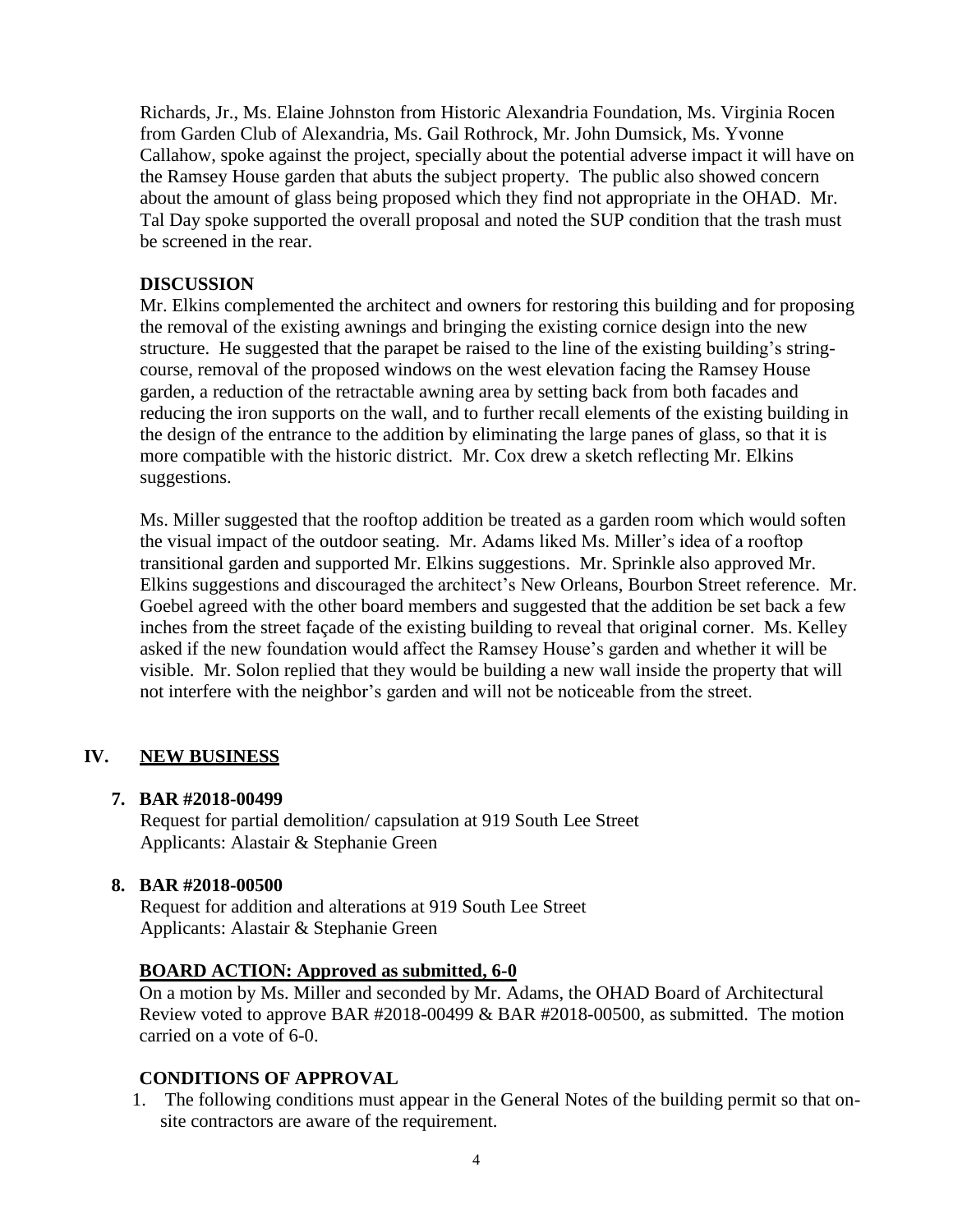- a. Call Alexandria Archaeology immediately (703-746-4399) if any buried structural remains (wall foundations, wells, privies, cisterns, etc.) or concentrations of artifacts are discovered during development. Work must cease in the area of the discovery until a City archaeologist comes to the site and records the finds.
- b. The applicant/developer shall not allow any metal detection or artifact collection to be conducted on the property, unless authorized by Alexandria Archaeology.

The Board reaffirmed their support for alterations and supported staff conditions of approval.

### **SPEAKERS**

Laura Campbell, architect, spoke in support of the project and answered questions.

### **DISCUSSION**

The Board had no questions.

### **9. BAR #2018-00503**

Request for partial demolition/ capsulation at 115 South Union Street Applicant: 115 South Union Street, LLC

#### **10. BAR #2018-00504**

Request for addition with alterations at 115 South Union Street Applicant: 115 South Union Street, LLC

#### **BOARD ACTION: Approved as Submitted, 6-0**

On a motion by Mr. Sprinkle and seconded by Mr. Goebel, the OHAD Board of Architectural Review voted to approve BAR  $\#2018-00503 \&$  BAR  $\#2018-00504$ , as submitted. The motion carried on a vote of 6-0.

#### **CONDITIONS OF APPROVAL**

- 1. Work with staff in the field during the construction document phase to ensure that the new rooftop mechanical equipment is located in the least visible location possible.
- 2. Include the archaeology conditions below on the grading plans so that on-site contractors are aware of the requirements:
	- a. The applicant/developer shall call Alexandria Archaeology immediately (703.746.4399) if any buried structural remains (wall foundations, wells, privies, cisterns, etc.) or concentrations of artifacts are discovered during development. Work must cease in the area of the discovery until a City archaeologist comes to the site and records the finds.
	- b. The applicant/developer shall not allow any metal detection to be conducted on the property, unless authorized by Alexandria Archaeology.

#### **REASON**

The Board reaffirmed their support for alterations and supported staff conditions of approval.

#### **SPEAKERS**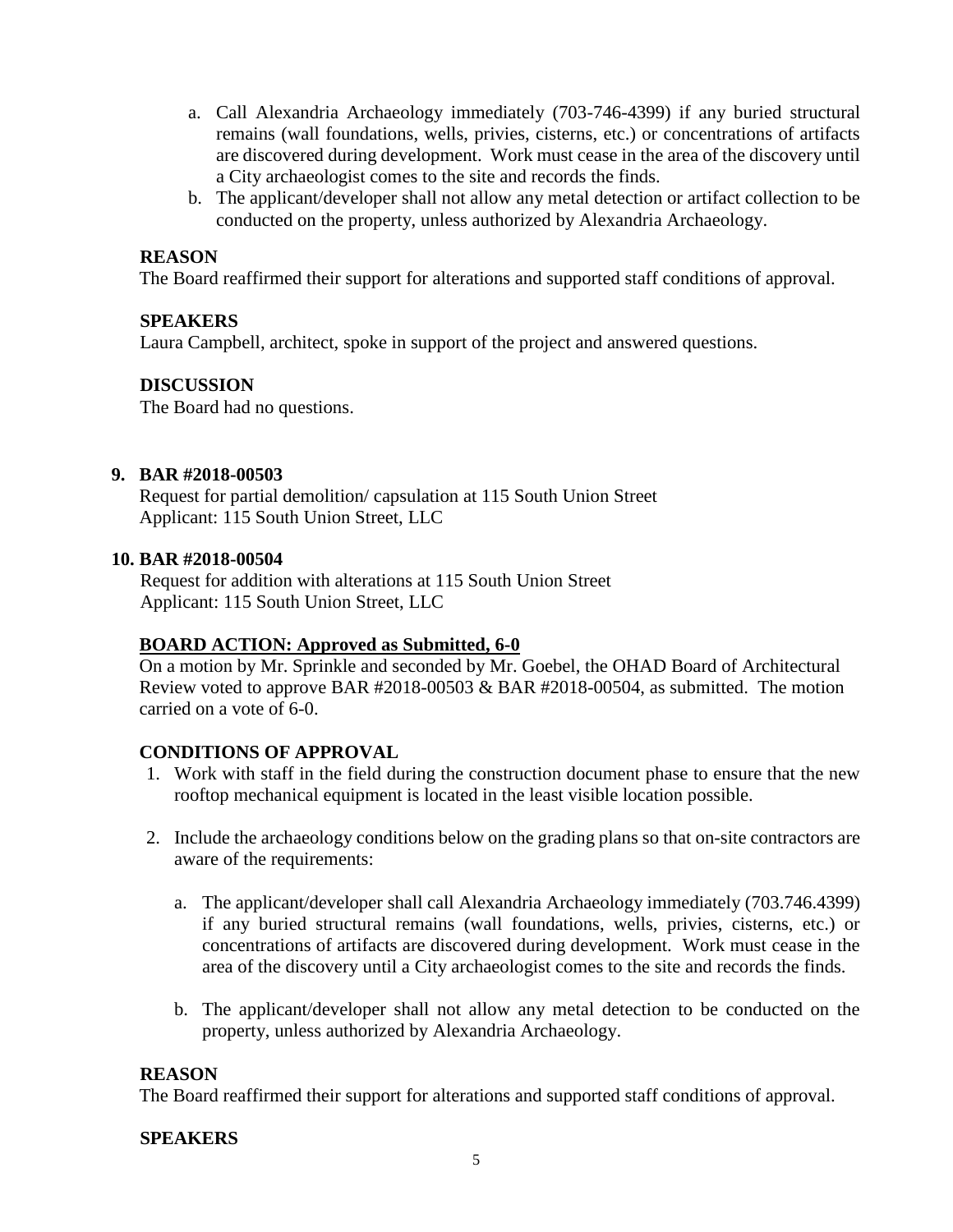Derek Norton, architect, spoke in favor of the project and answered questions.

## **DISCUSSION**

Mr. Sprinkle and Mr. Elkins agreed with staff recommendations and had no questions. Ms. Miller asked about the proposed use of the building. Mr. Norton explained that the proposed use is the same as the current, office and retail. Ms. Kelley noted the separate zoning conditions and was in support of the project.

On a separate motion, the BAR asked staff to amend the BAR Administrative Approval of Signs policy to allow staff to approve up to two building mounted Wayfinding parking signs.

### **11. BAR #2018-00505**

Request for partial demolition/ capsulation at 507 Prince Street Applicants: Carolyn J. & Ronald S. Cooper, TR, represented by Dimond Adams Design Architecture

### **12. BAR #2018-00506**

Request for addition and alterations at 507 Prince Street Applicants: Carolyn J. & Ronald S. Cooper, TR, represented by Dimond Adams Design Architecture

## **BOARD ACTION: Approved as Submitted, 6-0**

On a motion by Ms. Miller and seconded by Mr. Adams, the OHAD Board of Architectural Review voted to approve BAR  $\#2018-00505 \&$  BAR  $\#2018-00506$ , as submitted. The motion carried on a vote of 6-0.

## **CONDITIONS OF APPROVAL**

- 1. Install the newel for the new handrail on the east side of the steps in the hole previously created by the existing railing to minimize further damage to the historic stone steps.
- 2. Include the statements in archaeology conditions below in the General Notes of all site plans and on all construction documents that involve demolition or ground disturbance (including Basement/Foundation Plans, Demolition, Erosion and Sediment Control, Grading, Landscaping, Utilities, and Sheeting and Shoring) so that on-site contractors are aware of the requirements:
	- a. The applicant/developer shall call Alexandria Archaeology immediately (703-746-4399) if any buried structural remains (wall foundations, wells, privies, cisterns, etc.) or concentrations of artifacts are discovered during development. Work must cease in the area of the discovery until a City archaeologist comes to the site and records the finds.
	- b. The applicant/developer shall not allow any metal detection to be conducted on the property, unless authorized by Alexandria Archaeology.

## **REASON**

The Board reaffirmed their support for alterations and supported staff conditions of approval.

## **SPEAKERS**

Ms. Stephanie R. Dimond, architect, spoke in favor of the project and answered questions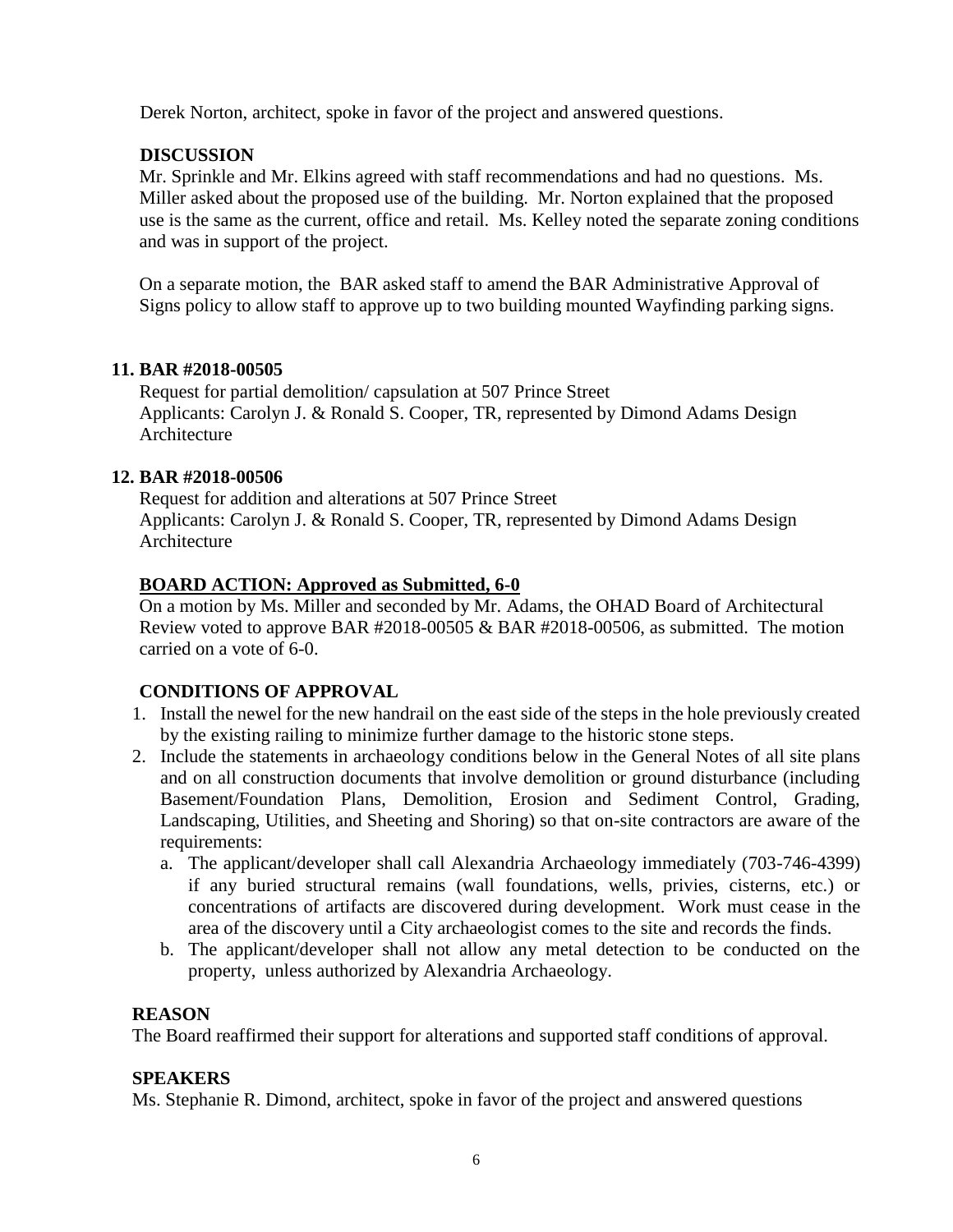### **DISCUSSION**

The Board members spoke in support of the project, praising the ability to make a historic building accessible for an aging population with a reversible alteration in the rear and were in favor of staff recommendations.

### **13. BAR #2018-00510**

Request for partial demolition/ capsulation at 616 South Fairfax Street Applicants: Suzanne Corcoran & Dennis Early

### **14. BAR #2018-00511**

Request for addition and alterations at 616 South Fairfax Street Applicants: Suzanne Corcoran & Dennis Early

## **BOARD ACTION: Approved as Submitted, 6-0**

On a motion by Ms. Miller and seconded by Mr. Goebel, the OHAD Board of Architectural Review voted to approve BAR #2018-00510 & BAR #2018-00511, as submitted. The motion carried on a vote of 6-0.

### **CONDITIONS OF APPROVAL**

- 1. The proposed windows must comply with the Alexandria New and Replacement Window Performance Specifications.
- 2. The following archaeology conditions shall appear in the General Notes of all site plans and on all construction documents that involve demolition or ground disturbance (including Basement/Foundation Plans, Demolition, Erosion and Sediment Control, Grading, Landscaping, Utilities, and Sheeting and Shoring), so that on-site contractors are aware of the requirements.
	- a. Call Alexandria Archaeology immediately (703-746-4399) if any buried structural remains (wall foundations, wells, privies, cisterns, etc.) or concentrations of artifacts are discovered during development. Work must cease in the area of the discovery until a City archaeologist comes to the site and records the finds.
	- b. No metal detection may be conducted on the property, unless authorized by Alexandria Archaeology.

#### **REASON**

The Board reaffirmed their support for alterations and supported staff conditions of approval.

#### **SPEAKERS**

Erin May, architect, spoke in support of the project and answered questions.

#### **DISCUSSION**

Mr. Elkins asked if it was intentional to replicate the porch. Ms. May said, yes. No more questions were asked.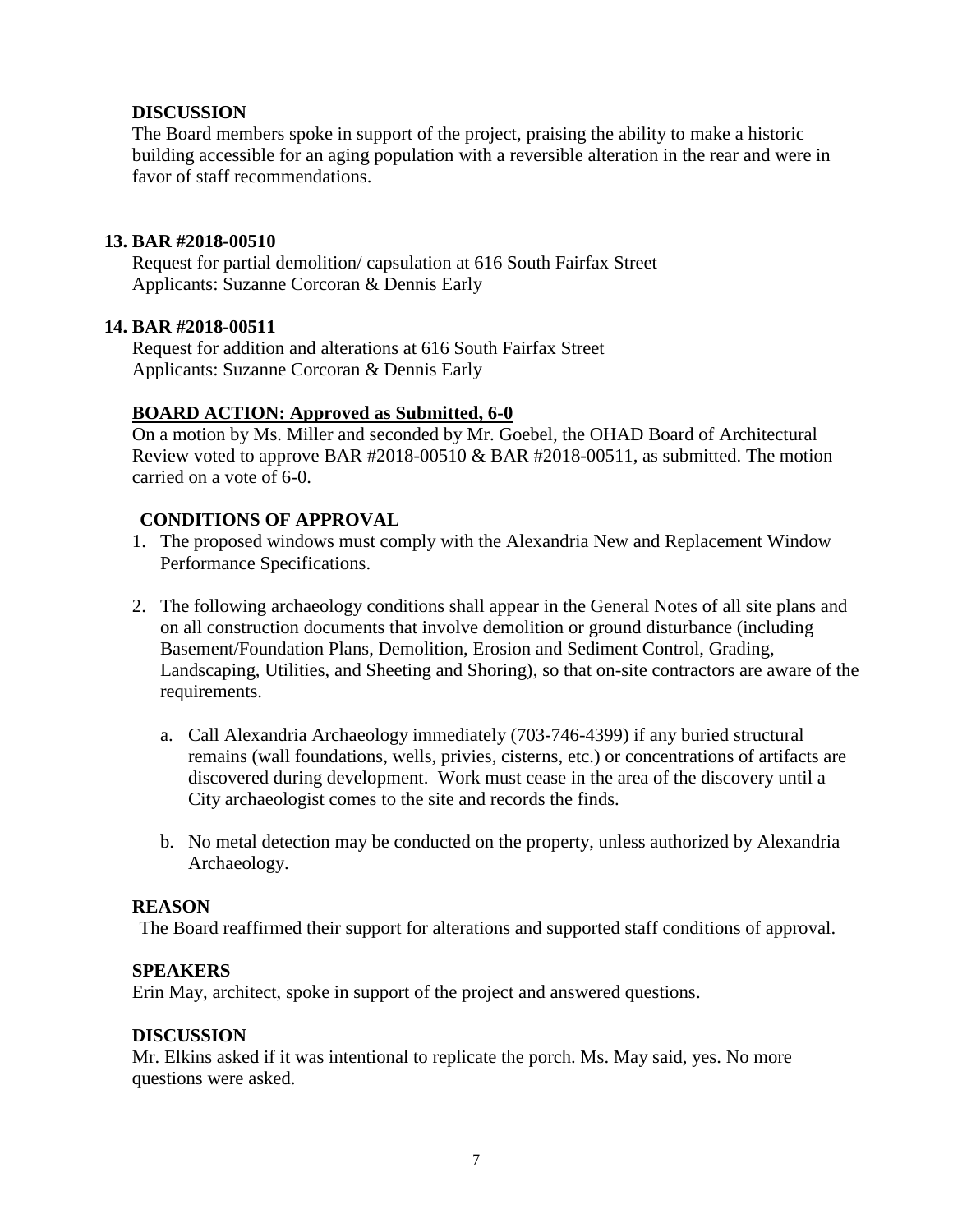#### **15. BAR #2018-00528**

Request for partial demolition/ capsulation at 515 South Fairfax Street Applicant: Kristin Frykman

### **BOARD ACTION: Approved as Submitted, 5-0-1**

On a motion by Ms. Miller and seconded by Mr. Sprinkle, the OHAD Board of Architectural Review voted to approve BAR #2018-00528, as submitted. The motion carried on a vote of 5-0- 1, with Mr. Adams recused.

### **CONDITIONS OF APPROVAL**

- 1. Preserve the wood-burning fireplace chimney in the rear.
- 2. The statements in archaeology conditions below shall appear in the General Notes of all site plans and on all site plan sheet that involve demolition or ground disturbance (including Basement/Foundation Plans, Demolition, Erosion and Sediment Control, Grading, Landscaping, Utilities, and Sheeting and Shoring) so that on-site contractors are aware of the requirements:
	- a. The applicant/developer shall call Alexandria Archaeology immediately (703-746-4399) if any buried structural remains (wall foundations, wells, privies, cisterns, etc.) or concentrations of artifacts are discovered during development. Work must cease in the area of the discovery until a City archaeologist comes to the site and records the finds.
	- b. The applicant/developer shall not allow any metal detection to be conducted on the property, unless authorized by Alexandria Archaeology.

#### **REASON**

The Board members spoke in support of the project and were in favor of staff recommendations.

#### **SPEAKERS**

Tom Rust, contractor, spoke in favor of the project and answered questions

#### **DISCUSSION**

Mr. Goebel asked if the applicant was planning to keep the chimney. Mr. Rust said yes, they are going to keep the chimney. The Board had no additional questions.

#### **16. BAR #2018-00531**

Request for revisions to previously approved BAR #2018-00223 & BAR #2018-00224 at 822 South Pitt Street Applicants: Nicolas Magallanes & Downey Palmer

#### **BOARD ACTION: Approved as Amended, 6-0**

On a motion by Mr. Elkins and seconded by Mr. Goebel, the OHAD Board of Architectural Review voted to approve BAR #2018-00531, as amended. The motion carried on a vote of 6-0.

#### **CONDITIONS OF APPROVAL**

- 1. Retain the existing original broken scroll pediment architrave at the front door.
- 2. Work with staff to improve architectural details, cornice, architrave, and fascia; improve the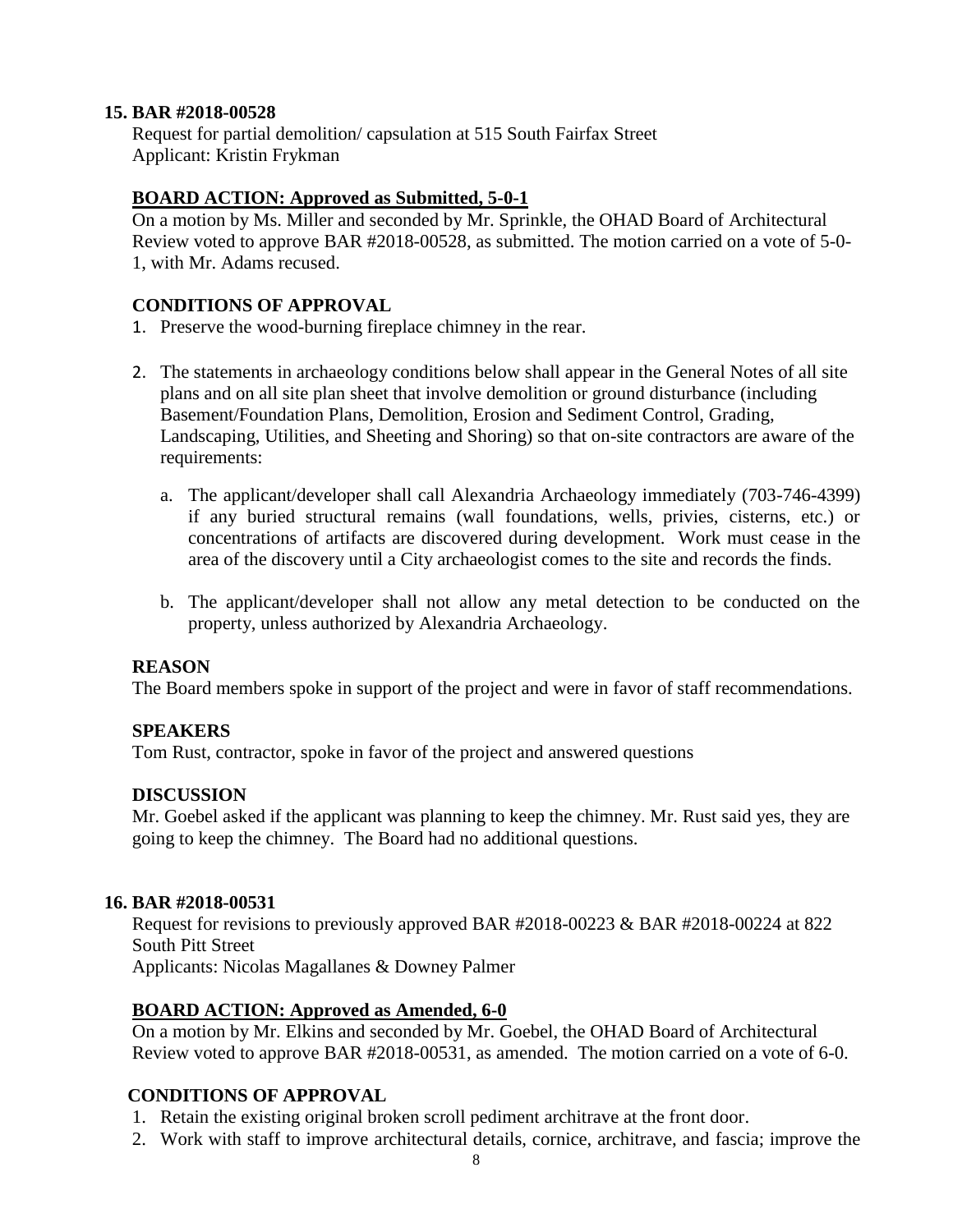alignment of sill lines and simplify the visual effect of the panels, particularly on the south elevation.

- 3. Include the statements in archaeology conditions below in the General Notes of all site plans and on all site plan sheets that involve demolition or ground disturbance (including Basement/Foundation Plans, Demolition, Erosion and Sediment Control, Grading, Landscaping, Utilities, and Sheeting and Shoring) so that on-site contractors are aware of the requirements.
	- a. The applicant/developer shall call Alexandria Archaeology immediately (703-746- 4399) if any buried structural remains (wall foundations, wells, privies, cisterns, etc.) or concentrations of artifacts are discovered during development. Work must cease in the area of the discovery until a City archaeologist comes to the site and records the finds.
	- b. The applicant/developer shall not allow any metal detection or artifact collection to be conducted on the property, unless authorized by Alexandria Archaeology.

## **REASON**

The Board members spoke in support of the project and were in favor of staff recommendations but found that the project could be improved.

### **SPEAKERS**

Lyndl Thorsen Joseph, architect, spoke in favor of the project and answered questions.

### **DISCUSSION**

The architect clarified that she understands why the staff report conditioned the approval to keeping the existing scroll pediment, but she thinks that won't be necessary since the design is not Palladium originally, it was borrowed from Adams. Mr. Elkins asked if the architect had a larger detail drawing showing the proposed new pediment. Ms. Joseph said no. Mr. Elkins then, said that it was hard to approve it without seeing better details. Mr. Elkins also inquired about the frieze that was left off the addition. Ms. Joseph said that was because of the gutter that runs to the side yard and she could not use it as a crown. Mr. Cox explained the drawing of the east elevation showing that it was a parapet screening a slope shed roof through where the drainage system is located. Mr. Elkins said that he understood the concept now and that the mismatch seen in the drawings was intentional.

Mr. Adams inquired whether the Board had seen this project before with a brick addition and observed that the addition is now longer and of Aezek panels. He asked why the material was changed. Ms. Joseph explained that was to balance cost and that the owners think the panels are more attractive. Mr. Adams asked if she ever considered stucco because the panels seem to be a little busy on the design. Ms. Joseph said that the whole house will be painted in the same color and that will minimize the panels. Mr. Adams also wished they had more detailed plans including a roof plan and think that the project was poorly resolved.

Mr. Sprinkle said that he did not understand why the pediment was being taken off and its relation to the rest of the project, he also said that he is in favor of keeping the historic fabric. Mr. Goebel agreed the pediment should be kept and also agreed with Mr. Adams that the "panelization" of the addition is busy and not appropriate, but he had no problem with the overall scale of the addition. Ms. Kelley was in agreement with Mr. Goebel and also did not support the removal of the existing pediment. Ms. Miller had no comments.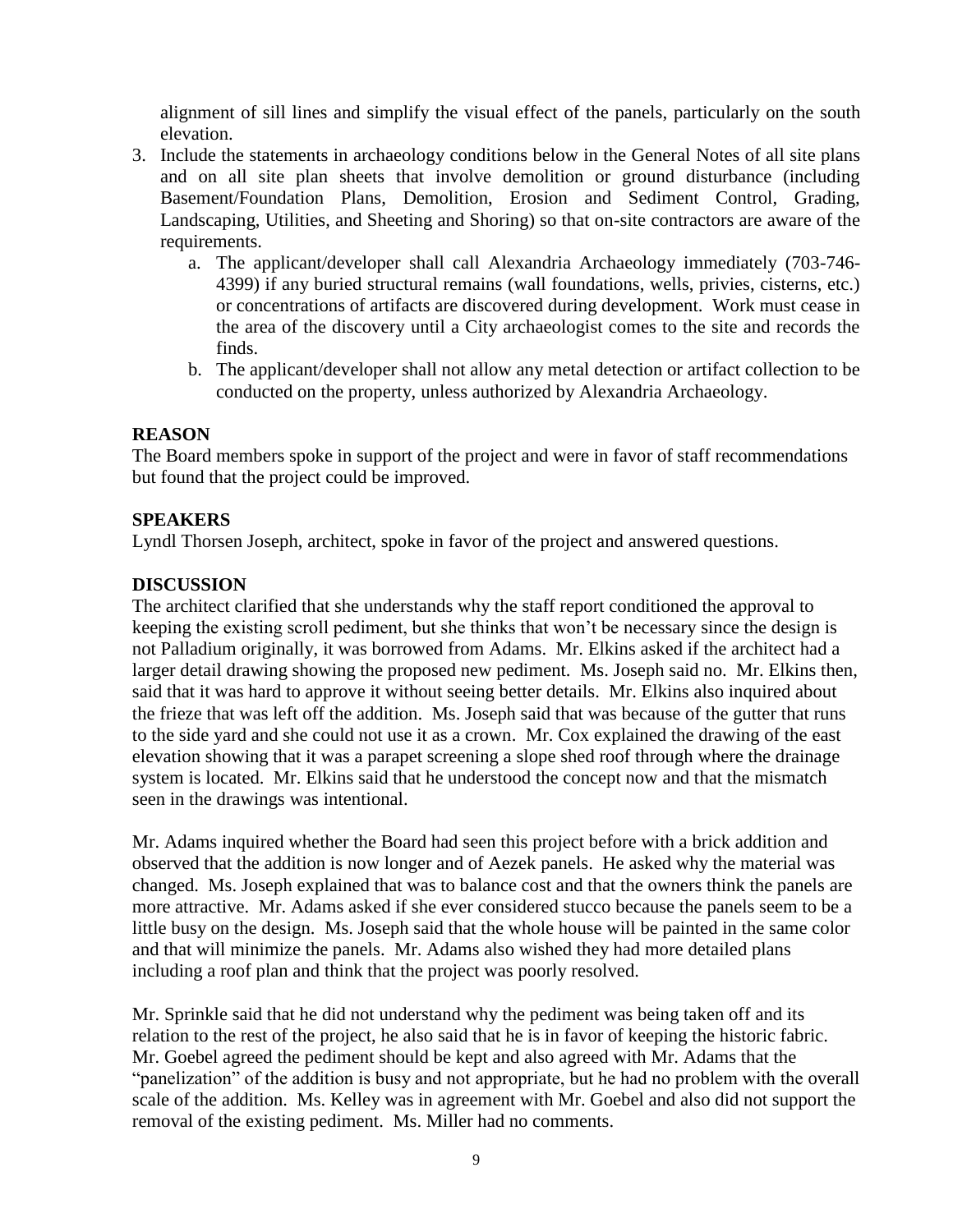### **17. BAR #2018-00532**

Request for partial demolition/ capsulation for 6 Prince Street Applicant: Six Prince Partners, LLC

### **18. BAR #2018-00533**

Request for addition and alterations for 6 Prince Street Applicant: Six Prince Partners, LLC

### **BOARD ACTION: Approved as Submitted, 6-0**

On a motion by Mr. Sprinkle and seconded by Ms. Miller, the OHAD Board of Architectural Review voted to approve BAR #2018-00532 & BAR #2018-00533, as submitted. The motion carried on a vote of 6-0.

#### **CONDITIONS OF APPROVAL**

- 1. Paint the utilities on the façade to match the adjacent wall.
- 2. Include the statements below in the General Notes of all site plans and on all site plan sheets that involve demolition or ground disturbance (including Basement/Foundation Plans, Demolition, Erosion and Sediment Control, Grading, Landscaping, Utilities, and Sheeting and Shoring) so that on-site contractors are aware of the requirements:
	- a. The applicant/developer shall call Alexandria Archaeology (703.746.4399) two weeks before the starting date of any ground disturbance so that a monitoring and inspection schedule for city archaeologists can be arranged.
	- b. The applicant/developer shall call Alexandria Archaeology immediately (703.746.4399) if any buried structural remains (wall foundations, wells, privies, cisterns, etc.) or concentrations of artifacts are discovered during development. Work must cease in the area of the discovery until a City archaeologist comes to the site and records the finds.
	- c. The applicant/developer shall not allow any metal detection to be conducted on the property, unless authorized by Alexandria Archaeology.

#### **REASON**

The Board members spoke in support of the project and were in favor of staff recommendations.

#### **SPEAKERS**

Scott Maghee, architect, spoke in favor of the project and answered questions.

#### **DISCUSSION**

Mr. Maghee started by saying that he is working with staff to resolve the zoning condition C-1. Mr. Goebel asked if the applicant was planning to salvage the brick of the real wall to rebuild it. Mr. Maghee said yes, the brick would be used as a veneer. Ms. Miller asked what the ceiling height in the first floor was. Mr. Maghee responded that the height was about ten feet. Ms. Miller said it appears to be lower from the street. Mr. Elkins asked if he was raising the roof. Mr. Maghee said yes. Ms. Kelley found the project design to be good. No other questions were asked.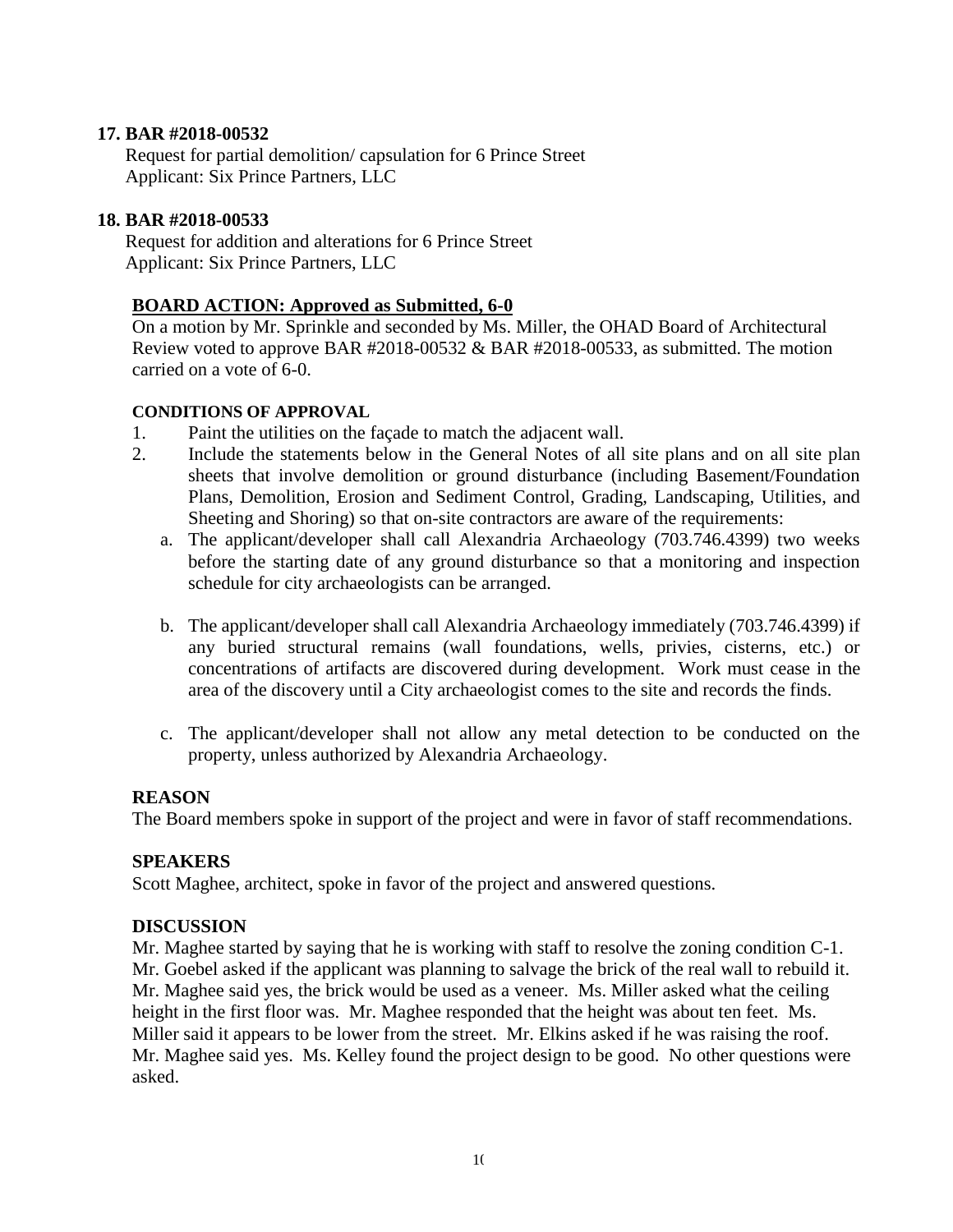### **19. BAR #2018-00512**

Request for revisions to previously approved permit to demolish BAR #2018-00114 at 699 Prince Street

Applicant: J. River 699 Prince Street, LLC

### **20. BAR #2018-00513**

Request for addition and alterations at 699 Prince Street Applicant: J. River 699 Prince Street, LLC

### **BOARD ACTION: Approved as Submitted, 5-0-1**

On a motion by Ms. Miller and seconded by Mr. Goebel, the OHAD Board of Architectural Review voted to approve BAR #2018-00512 & BAR #2018-00513, as submitted. The motion carried on a vote of 5-0-1 with Mr. Sprinkle recused.

### **CONDITIONS OF APPROVAL**

- 1. All window specifications must be submitted to BAR staff as part of the building permit for final approval in conformance with the BAR's adopted policies.
- 2. The applicant must prepare a mock-up on site of the proposed brick and mortar for patching to be approved by staff in the field.
- 3. GWMP Street Lights must be installed on the Washington Street elevation and Alexandria Replacement Historic Street Lights must be installed on Prince Street, wherever new street lights are proposed or required.

### **REASON**

The Board members spoke in support of the project and were in favor of staff recommendations.

## **SPEAKERS**

Mr. Kevin Sperry, architect, spoke in favor of the project and answered questions.

## **DISCUSSION**

Mr. Elkins asked if the columns were to remain. Mr. Sperry said yes. Mr. Goebel asked whether the architect had made any significant changes since last time the Board had seen the project. Mr. Sperry said no, just little changes to adapt to the spaces on the first floor where a restaurant will operate and to activate the alley. Ms. Kelley said that the project looks good. The Board had no further questions.

## **21. BAR #2018-00516**

Request for new construction at 114 South Washington Street Applicant: J. River 699 Prince Street, LLC

## **BOARD ACTION: Approved as Submitted, 5-0-1**

On a motion by Mr. Goebel and seconded by Ms. Miller, the OHAD Board of Architectural Review voted to approve BAR #2018-00516, as submitted. The motion carried on a vote of 5-0- 1 with Mr. Sprinkle recused.

## **CONDITIONS OF APPROVAL**

- 1. A full-size window and jamb must be included as part of the mock-up panel on site, with final approval by BAR staff.
- 2. The north elevation must be all brick.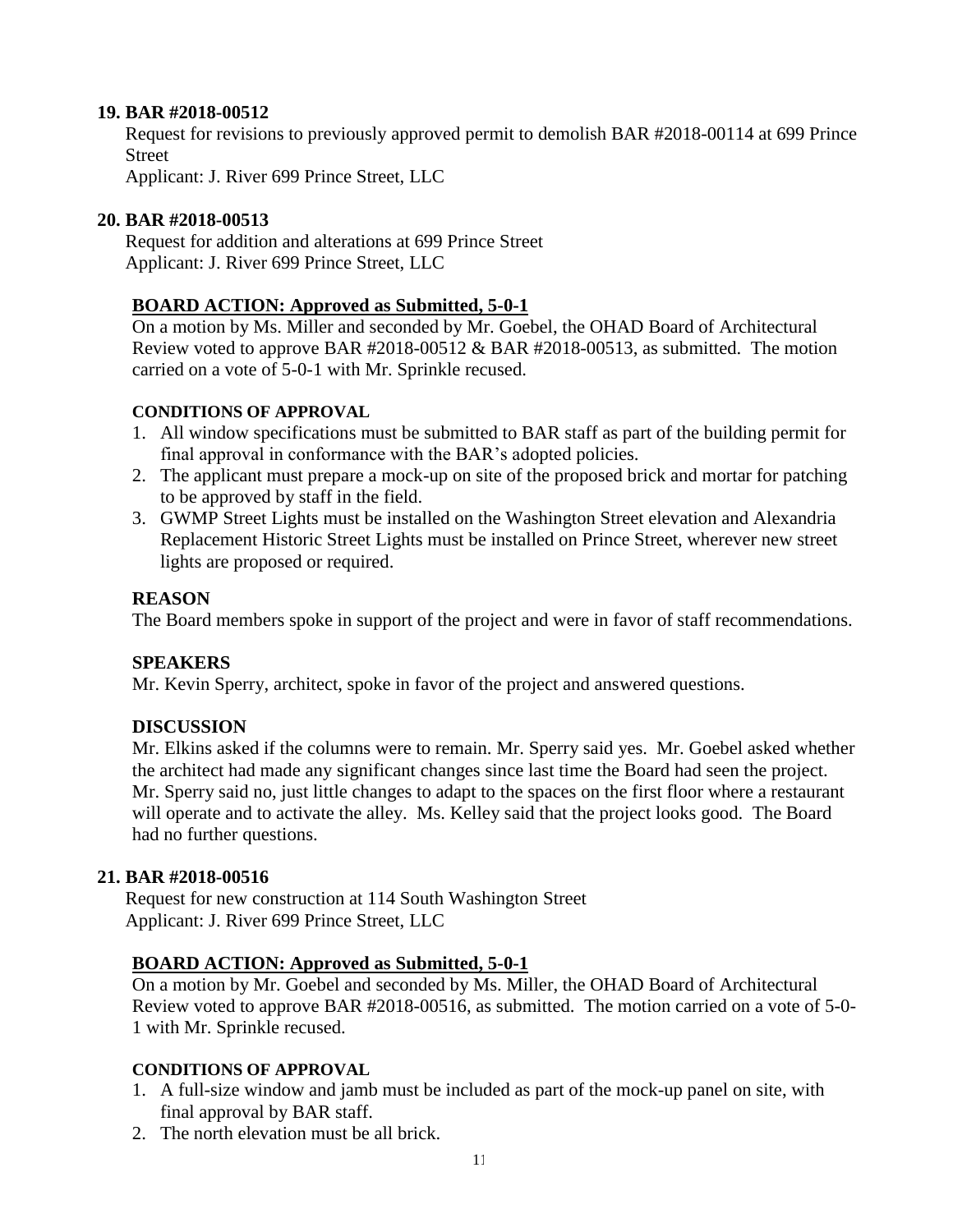- 3. All windows must be in conformance with the BAR's adopted window policy with final approval of all specifications to be made by staff as part of the permit review process.
- 4. Provide large-scale details of the cornices, windows and storefronts as part of the permit review process.

The Board members spoke in support of the project and were in favor of staff recommendations.

#### **SPEAKERS**

Mr. Kevin Sperry, architect, spoke in favor of the project and answered questions.

#### **DISCUSSION**

Ms. Kelley asked if the previous condition of keeping the plaque was still being considered. Mr. Sperry said yes. The other board members spoke in favor of the project. No further questions were asked.

#### **22. BAR #2018-00410**

Request for partial demolition/ capsulation at 619 South Lee Street Applicant: Vowell, LLC c/o Michael Harrington

#### **23. BAR #2018-00411**

Request for additions and alterations at 619 South Lee Street Applicant: Vowell, LLC c/o Michael Harrington

#### **BOARD ACTION: Deferred for Restudy, 6-0**

On a motion by Mr. Adams and seconded by Mr. Sprinkle the OHAD Board of Architectural Review voted to defer BAR #2018-00410 & BAR #2018-00411, for restudy. The motion carried on a vote of 6-0.

#### **REASON**

The Board deferred the item to allow the applicant to respond to comments.

#### **SPEAKERS**

Lee Quill, project architect, and Duncan Blair, attorney, spoke in support and responded to questions.

Danny Smith from the Historic Alexandria Resources Commission, John Thorpe Richards, Jr from the Historic Alexandria Foundation, Gail Rothrock, Robert Montague from Northern Virginia Conservation Council, Yvonne Callahan, Robert Ray from the Alexandria Association, Michael Hobbs, Elaine Johnston, and Stephen Milone from the Old Town Civic Association expressed concerns about the size of the pavilions and their compatibility with the original house and the Lee Street streetscape.

#### **DISCUSSION**

Ms. Kelley started by clarifying for the Board members and public that the Board has no jurisdiction to interpret or enforce easements and that the BAR purview is subjected to the criteria and standards in Article 10 of Alexandria's Zoning Ordinance. Ms. Kelley also asked if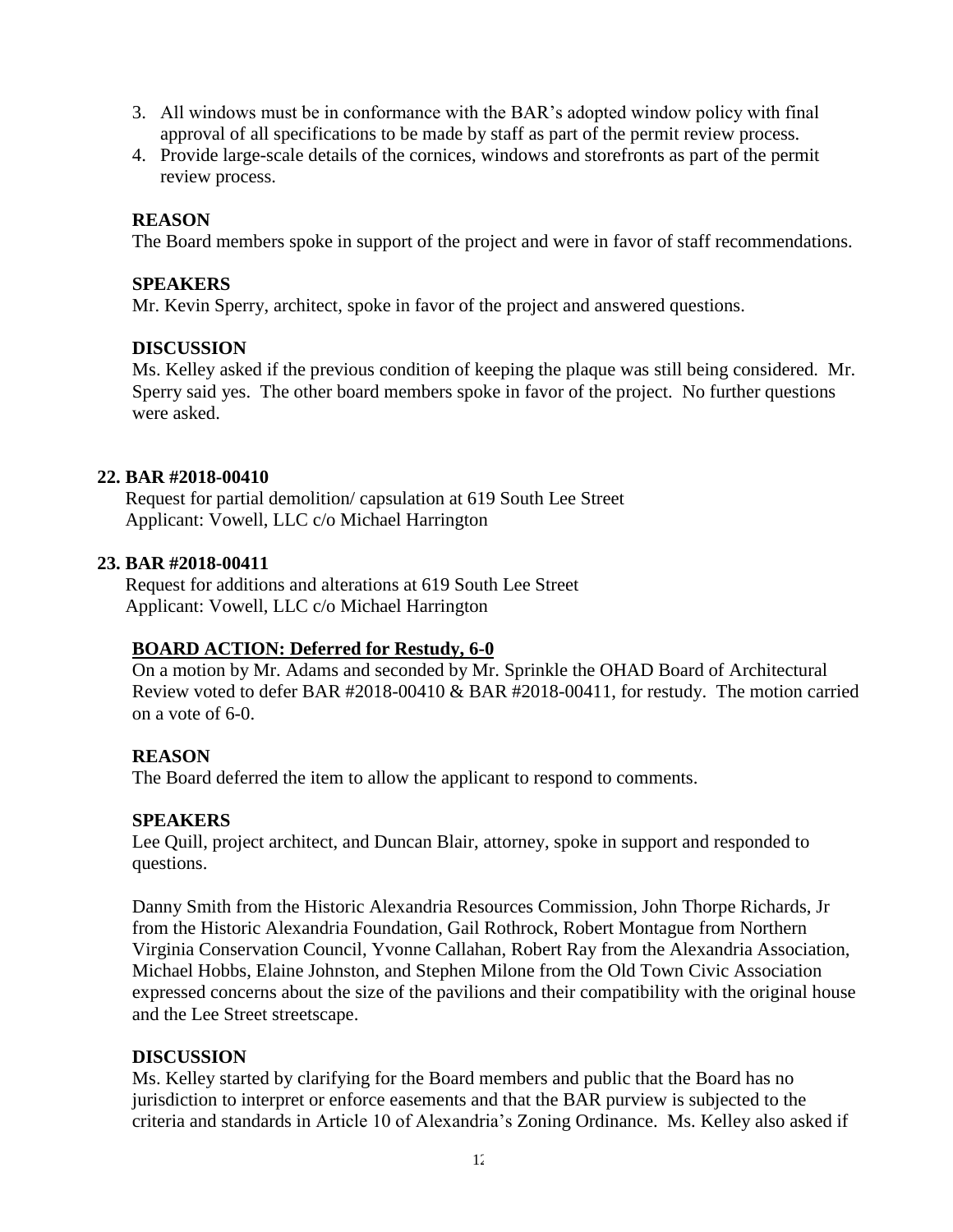staff knew why the Virginia Department of Historic Resources (VDHR) did not respond to the speaker's request for a meeting. Mr. Cox explained that he had met with one of the state's representatives at the site to inspect ongoing roofing and masonry restoration work but did not discuss the easement and that this was a question for the VDHR.

Mr. Sprinkle thanked the architect for the presentation, the public speakers for coming forward, and the property owners. He asked the architect whether the VDHR explained their rationale for stating that all proposed alterations and additions that met the Secretary of the Interior Standards. Mr. Quill explained that the VDHR did not individually elaborate on the standards in their correspondence. Mr. Sprinkle noted that Justice Black's ownership of the property was from 1939 to 1971 and that a case can be made that he was an important national figure and that his ownership may be the property's period of significance. He inquired how much integrity the house has in relation to this period and explained that the application does not mention the alterations that occurred through time in comparison with this period of significance. Therefore, he cannot know what resources should be evaluated as important features to be preserved. He also stated that the property must have been very important to Justice Black and his wife who decided to sign an easement in 1964 with the intention to protect it in perpetuity which was, in his opinion, a historic act *per se*.

From a design perspective, Mr. Sprinkle questioned whether it would be more appropriate in for new additions to significant historic properties to mimic the design, using the same language and mass and connecting them with a hyphen, or the way the applicant is proposing to differentiate the additions from the historic building? Is the garden also considered a historic resource? He said that he does not know what to consider. Mr. Lee said that for an addition to mimic the historic house is discouraged by national preservation practice because it diminishes the historic value of the original property and that their intention was to design an addition sensitive to the main building but secondary to and differentiated from it, so that the additions would not visually compete with the historic building.

Mr. Goebel had minor concerns in regard to the design, for instance the hip roofs being proposed are not typical of the historic district and he does not think it will be appropriate to introduce an alien architectural feature. He had no objection to the height, mass, scale and location of what is been proposed and that create a subordinate additions to the main house. Mr. Goebel agrees that the curved wall, even if it is old, does not have to be preserved if is not functional or practical. He suggested the wall to be rebuilt a couple of inches away from the original house, giving the necessary room for the maintenance of the window. The architect explained that the reason they proposed to eliminate the curved wall was to recall the original hyphen for the kitchen ell that was added to through the years.

Mr. Goebel asked why staff had recommended the preservation of the curved wall. Mr. Cox explained that site investigation had determined the present hyphen was historic but not original and that once historic fabric is moved it is not generally considered historic anymore, so moving it a couple of inches was not a normal preservation approach. However, in this case, he understands the challenges in maintaining the window if the present curve is retained. Mr. Cox suggested that either: 1) Some of the wall is removed to repair the window and a way is found to divert water from that junction and promote air circulation, or 2) take the approach that the architect is suggesting by creating a new functional hyphen with a neutral design.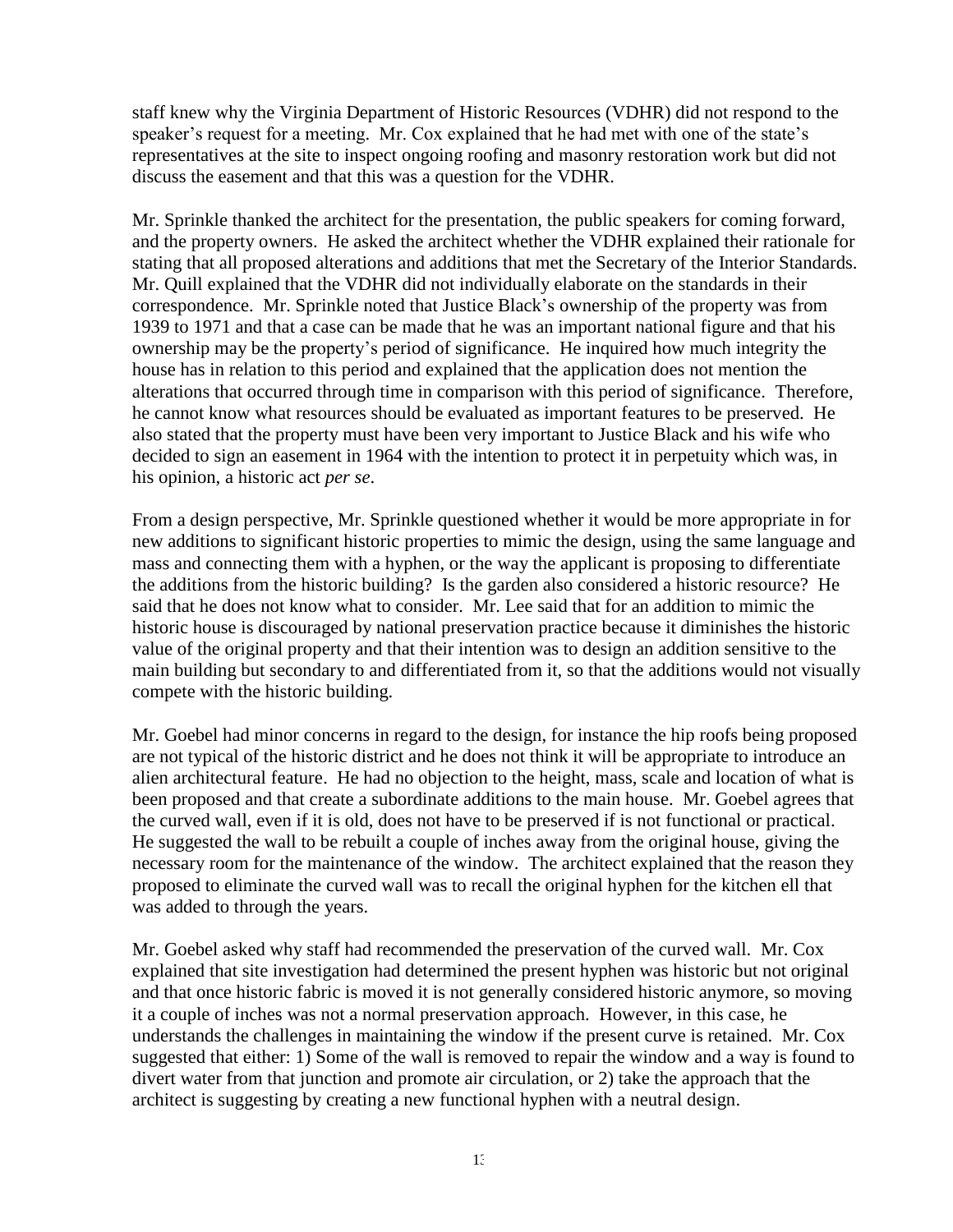Mr. Adams said he considered this project very important to the City of Alexandria and recognizes the extraordinary effort of the owners and the team have put into the project. He also admired the public's passion about this property. Overall, he felt that there were more pros than cons in the comments he had heard at the hearing. He understands that the Secretary of the Interior Standards evolved through the years to be more adaptive. He brought up the fact that Lee Street's houses did not have the prestige of Prince Street's and that the properties at Lee Street in the early 1900s were farms or had industrial uses, so the primary concept of the house was the main building and the kitchen ell as the key elements and then little outbuildings such as smokehouses, stables, etc. functionally grew around that. This property, in particular, had several other buildings, such as a row of houses on the Fairfax Street, a freestanding house at the corner of Franklin Street and some other scared buildings. In his opinion, properties change, this property has changed, and the proposed additions are appropriated and even reversible, so there will be no major impact on the historic building. About the design, Mr. Adams agrees with the public and colleagues that some elements, such as the ripped roof and window pattern on the Lee Street addition should be studied further and that the non-functional curved wall should be removed but, overall, he agrees with the concept of the proposal.

Ms. Miller had great respect for everyone who spoke and the VDHR decision. She applauded the approach of restoring the main building and constructing subordinate buildings. She also found the design appropriate but would like to see less glass and more brick on the proposed additions. Ms. Miller asked the architect if the VDHR has approved the architectural elements of the project as well as the easement issues. Mr. Quill explained that the state approved the project as a whole but the review guidelines of the BAR and the VDHR are slightly different and that they must work with both agencies to accommodate any concerns. Ms. Miller finds that the project needs to be more refined and compatible with the other properties on Lee Street and thinks that the curved wall should be removed, but she liked the proposed landscape and the restoration of the main house.

Mr. Elkins complemented the owners and the architect for the refinement of the proposal. He agreed that the curved wall that it is historic but does not believe that it needs to be preserved, since it is not functional and accelerates the deterioration of other original elements. Mr. Elkins asked if staff knew which other buildings were existing on the site during in Justice Black's ownership. Mr. Cox referred to the applicant's package pages 48 and 49 and explained that there was a stable, a row of houses on South Fairfax Street and one time, and two-story Victorian houses in the southwest and south east corners when purchased by the Blacks. Mr. Elkins asked whether the site has been modified since Justice Black lived in the property. Mr. Cox noted the additions on the north and south sides of the house and alterations to the kitchen. To finalize, Mr. Elkins agreed with his colleagues that the pavilions should be softer and a bit more residential. He felt the roof lines were appropriate and suggested that a triangular vent on the addition could reference to the dormers in the main building. He also suggested moving the HVAC equipment or put in an areaway below grade so that the were less visible. The applicant said they were studying a ground source heat pump which would eliminate the HVAC equipment.

Ms. Kelley rephrased the concerns brought up by her colleagues and agreed with what was said.

- **1.** The historic house is being beautifully restored and preserved;
- **2.** The additions are subservient to the main historic house and easily removable, if anyone should care to do so in the future, without harming the historic property;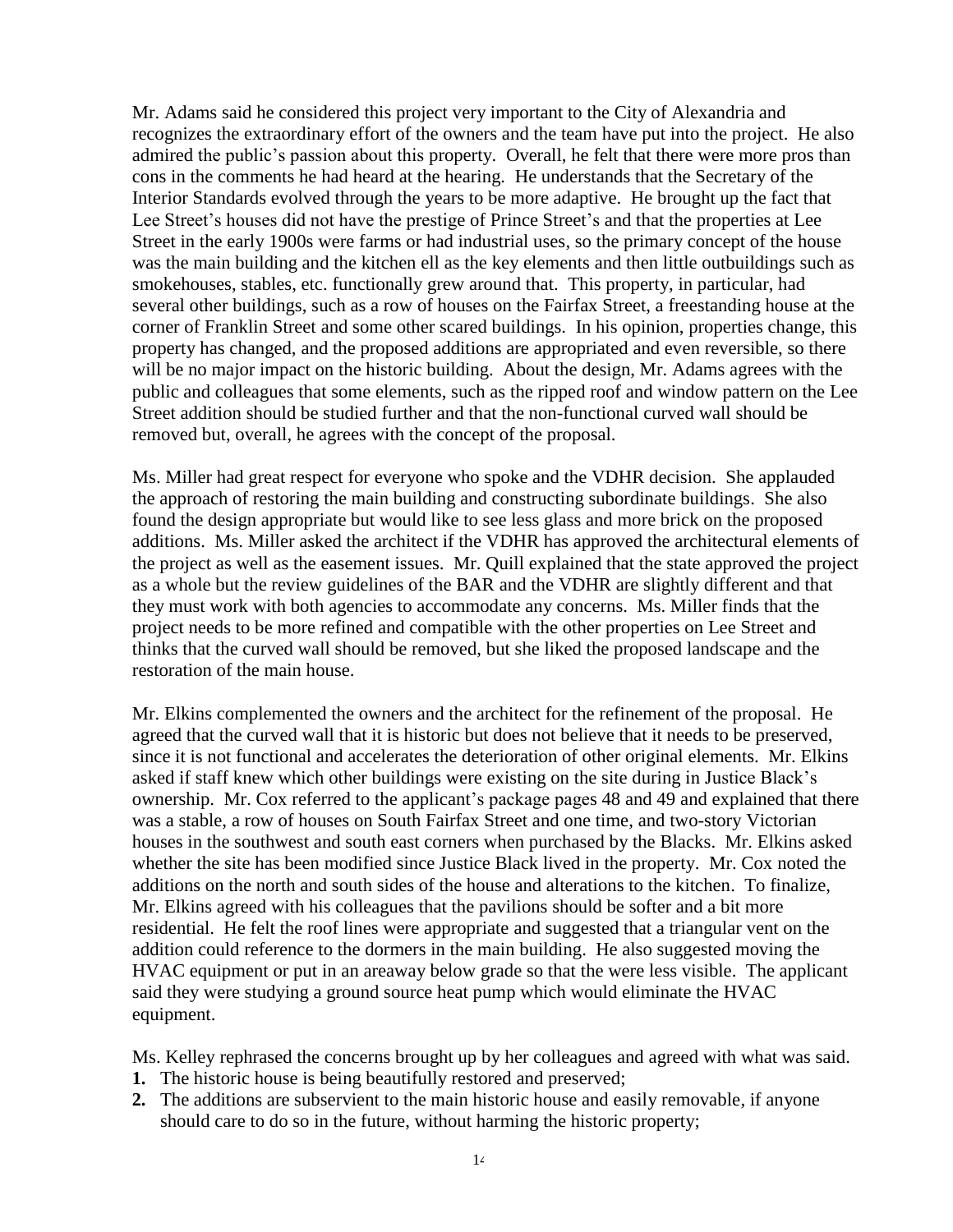- **3.** No concerns with the height, mass, scale or project siting of the additions;
- **4.** Concerns with the hip roof style;
- **5.** Concern with demolition of the curve but generally supported by the Board;
- **6.** Concern that the fenestration on the South Lee Street elevation should reflect a more traditional solid void ratio; and
- **7.** Concern about the appearance and unclear about the locations of the decorative brick work, including the stack bond framing the windows.

### **V. ADJOURNMENT**

The OHAD Board of Architectural Review hearing was adjourned at 12:43am.

#### **Application withdrawn by applicant prior to final docket**

BAR #2018-00518 Request for alterations at 917 King Street Applicant: Alexandria Coffee Company, LLC - T/A Misha's Coffee

# **VI. ADMINISTRATIVE APPROVALS**

The following projects were administratively approved since the last BAR meeting:

BAR #2018-00539 Request for repair mortar at 418 South Lee Street Applicant: Bridget Weaver

BAR #2018-00540 Request for replace light fixtures at 506 Cameron Street Applicant: Martha Peterson

BAR #2018-00541 Request for 510 South Columbus Street Applicant: Emma Feingold

BAR #2018-00542 Request for signage 326 South Washington Street Applicant: Margaret Miller

BAR #2018-00543 Request for front door replacement at 415 Gibbon Street Applicant: Nick Ruesch

BAR #2018-00545 Request for repointing at 1010 Cameron Street Applicant: Casamo, LLC

BAR #2018-00547 Request for window replacement at 221 South West Street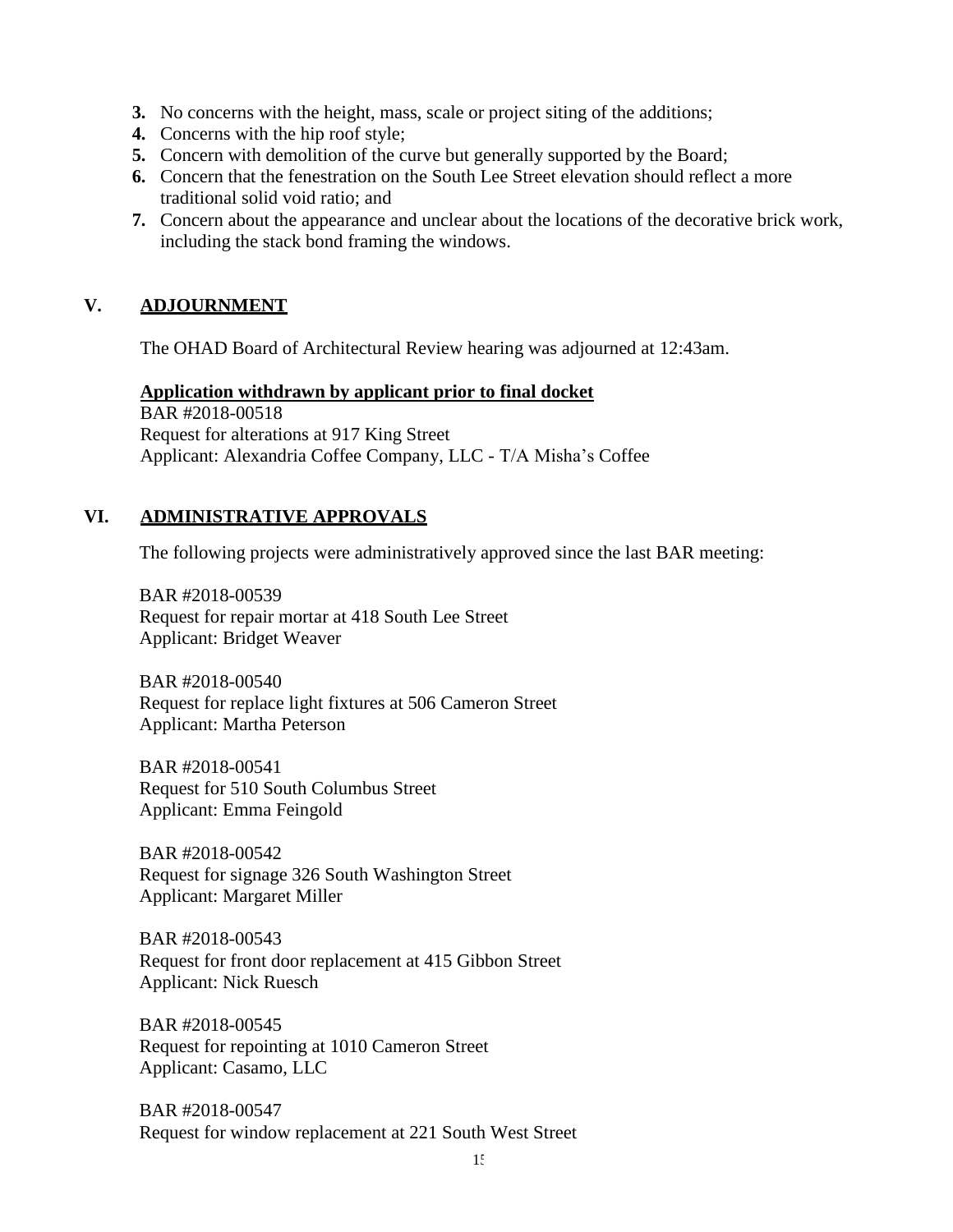Applicant: Scott Browne

BAR #2018-00548 Request for siding and trim replacement at 110 Waterford Place Applicant: Kenneth Timmer

BAR #2018-00549 Request for roof replacement in-kind at 120 South Royal Street Applicant: Springfield Roofing

BAR #2018-00550 Request for gas meter at 430 South Saint Asaph Street Applicant: Kai Tong

BAR #2018-00551 Request for signage at 710 King Street Applicant: Village Brayhaus

BAR #2018-00552 Request for antenna replacement at 312 South Washington Street Applicant: Leo Foley

BAR #2018-00553 Request for window, roof and lantern replacement at 1303 Prince Street Applicant: Daniel Buzby

BAR #2018-00555 Request for signage and awning at 300 King Street Applicant: Kisso Bistro

BAR #2018-00556 Request for window replacement at 1204 Michigan Court Applicant: David McCrea

BAR #2018-00557 Request for signage at 717 Pendleton Street Applicant: Shiva Kermanshi

BAR #2018-00558 Request for signage at 715 Pendleton Street Applicant: Shiva Kermanshi

BAR #2018-00559 Request for roof replacement at 102 Waterford Place Applicant: Kaywell Construction Corporation

BAR #2018-00560 Request for window and lantern replacement at 130 North Payne Street